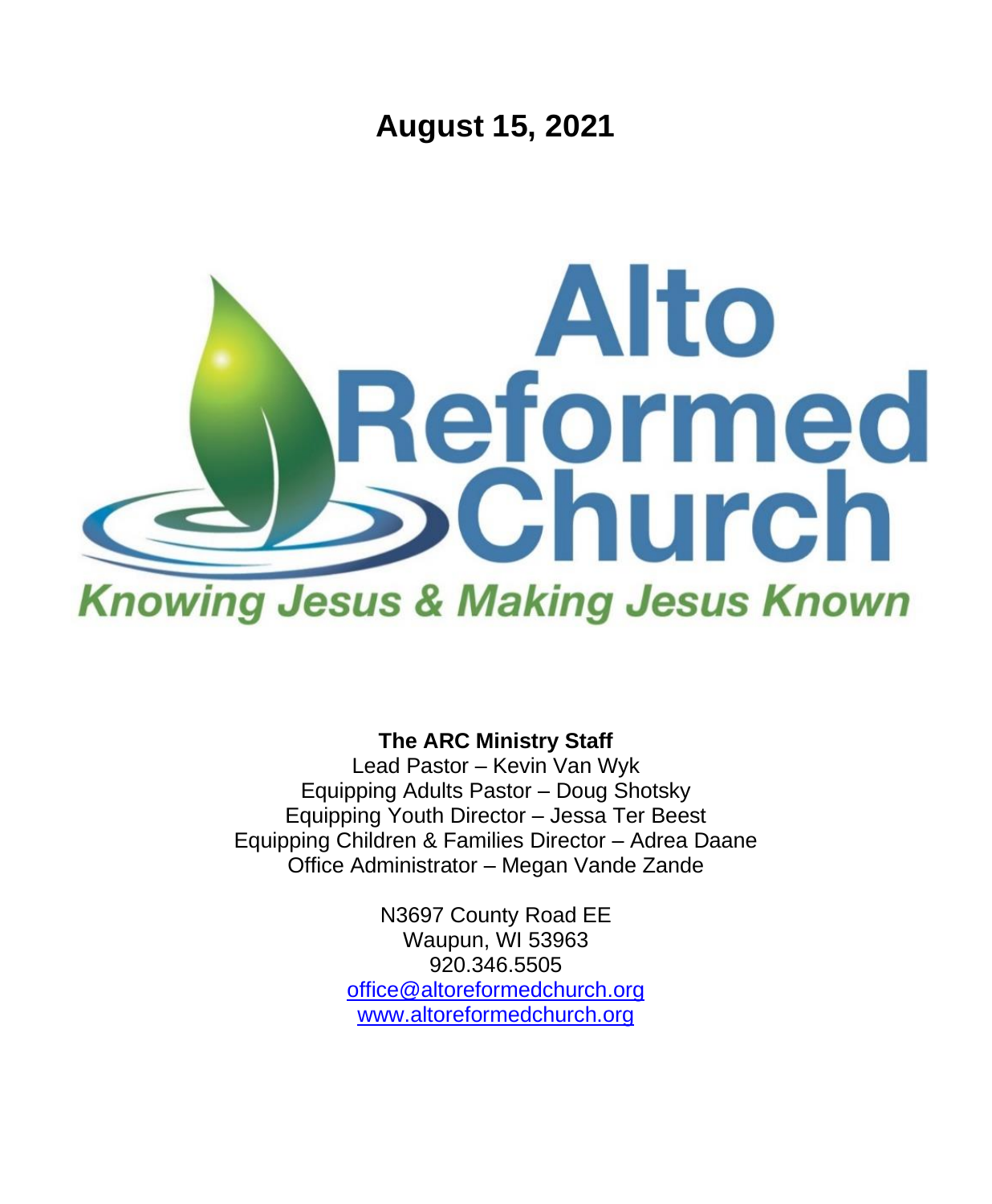### **We Approach God**

Welcome & Announcements Praise Singing "Death Was Arrested" *Alone in my sorrow and dead in my sin Lost without hope with no place to begin Your love made a way to let mercy come in When death was arrested and my life began*

*Ash was redeemed only beauty remains My orphan heart was given a name My mourning grew quiet my feet rose to dance When death was arrested and my life began*

*Oh Your grace so free washes over me You have made me new now life begins with You It's Your endless love pouring down on us You have made us new now life begins with You*

*Released from my chains I'm a prisoner no more My shame was a ransom He faithfully bore He cancelled my debt and He called me His friend When death was arrested and my life began*

*Oh Your grace so free washes over me You have made me new now life begins with You It's Your endless love pouring down on us You have made us new now life begins with You*

*Our Savior displayed on a criminal's cross Darkness rejoiced as though Heaven had lost But then Jesus arose with our freedom in hand That's when death was arrested and my life began*

*Oh Your grace so free washes over me You have made me new now life begins with You It's Your endless love pouring down on us You have made us new now life begins with You*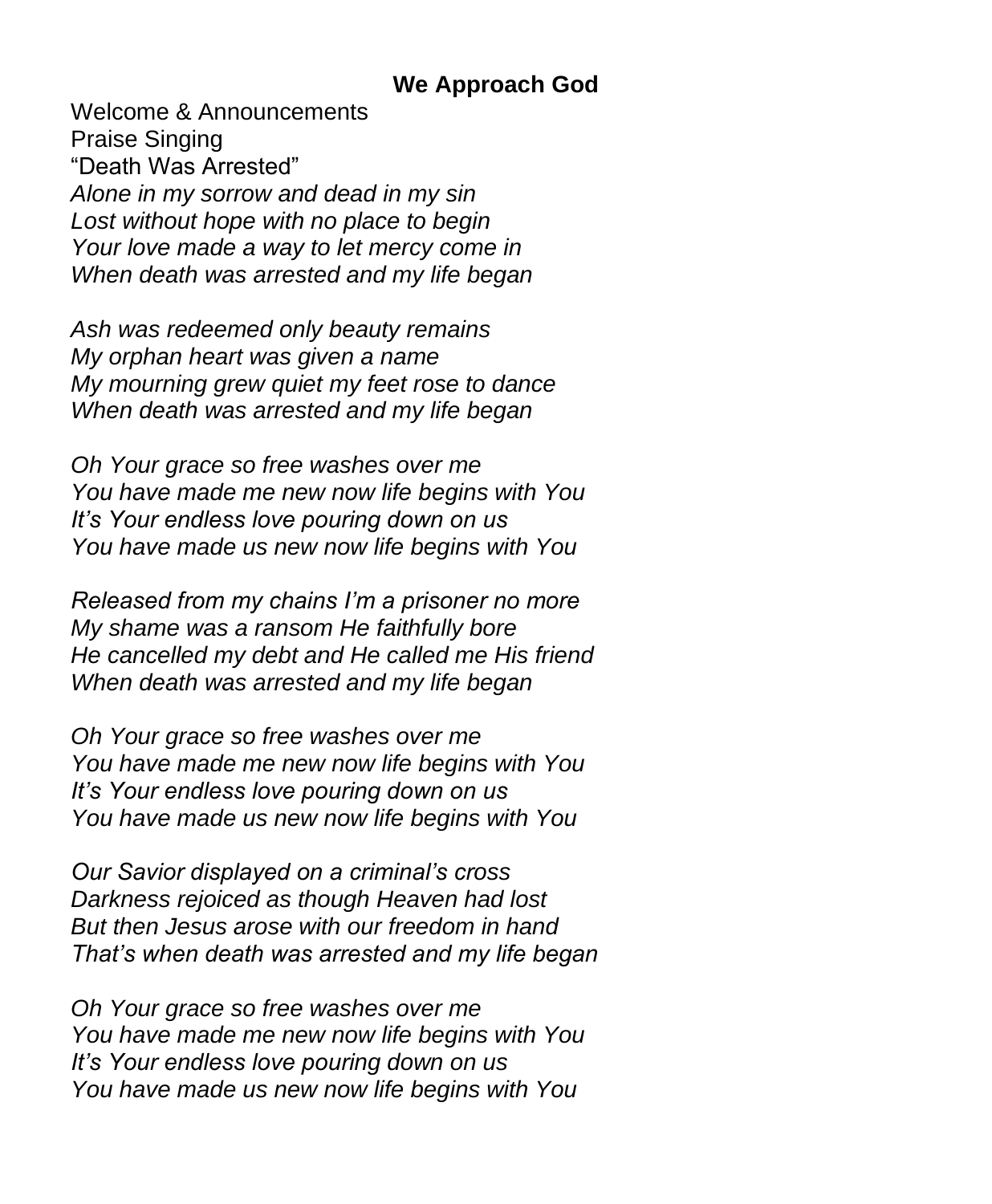*Oh we're free free forever we're free Come join the song of all the redeemed Yes we're free free forever amen When death was arrested and my life began*

*Oh we're free free forever we're free Come join the song of all the redeemed Yes we're free free forever amen When death was arrested and my life began When death was arrested and my life began That's when death was arrested and my life began*

"Build My Life"

*Worthy of every song we could ever sing. Worthy of all the praise we could ever bring. Worthy of every breath we could ever breathe. We live for You.*

*Jesus, the name above every other name. Jesus, the only one who could ever save. Worthy of every breath we could ever breathe. We live for You. Oh, we live for You.*

*Holy there is no one like You There is none besides You Open up my eyes in wonder Show me who You are and fill me With Your heart and lead me In Your love to those around me.*

*Worthy of every song we could ever sing. Worthy of all the praise we could ever bring. Worthy of every breath we could ever breathe. We live for You.*

*Jesus, the name above every other name. Jesus, the only one who could ever save. Worthy of every breath we could ever breathe.*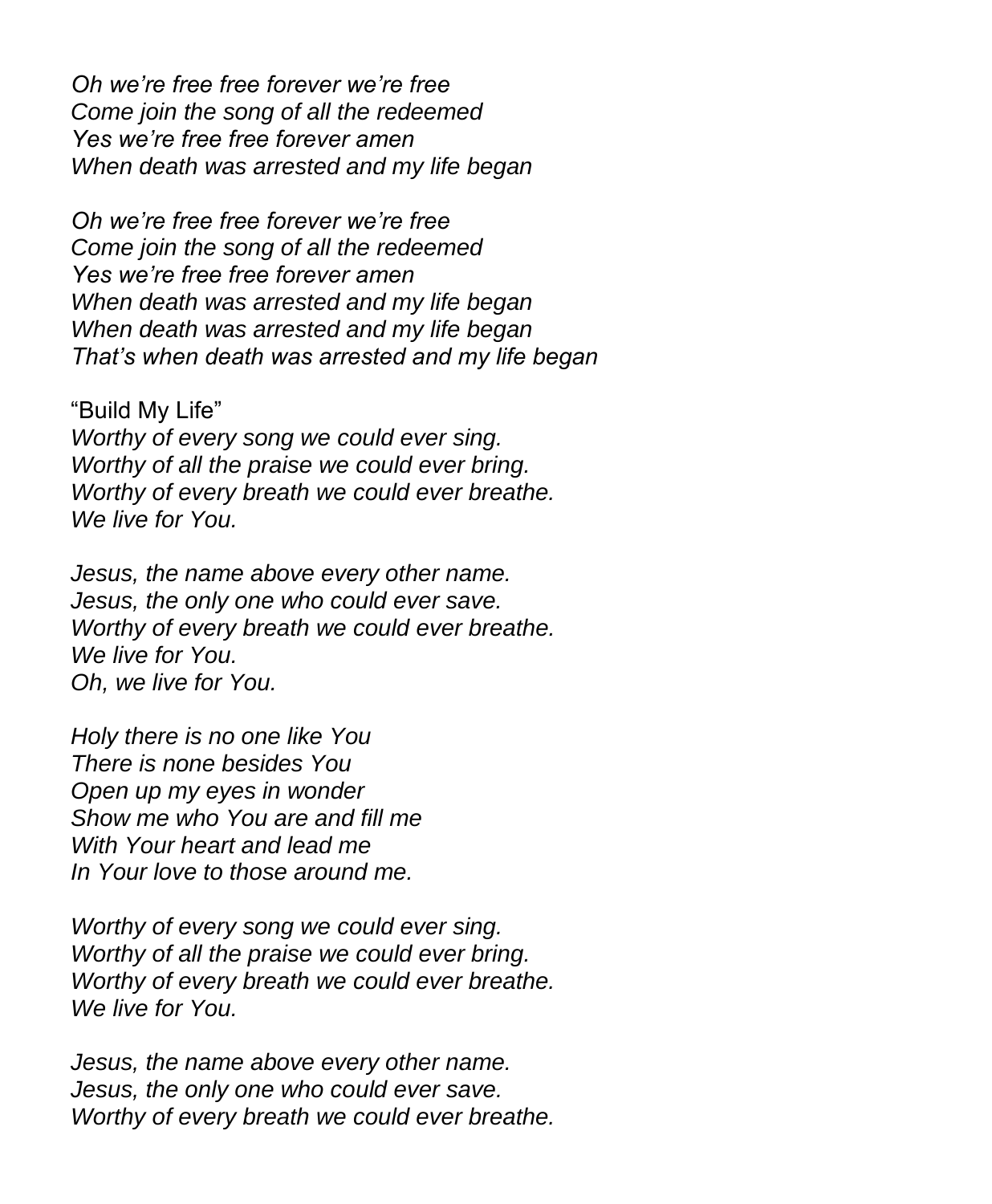*We live for You. Oh, we live for You.*

*Holy there is no one like You There is none besides You Open up my eyes in wonder Show me who You are and fill me With Your heart and lead me In Your love to those around me.* 

*I will build my life upon Your love it is a firm foundation. I will put my trust in You alone and I will not be shaken. (X2)*

*Holy there is no one like You There is none besides You Open up my eyes in wonder Show me who You are and fill me With Your heart and lead me In Your love to those around me.*

Congregational Prayer

"Because He Lives (Amen)" *I believe in the Son I believe in the Risen One I believe I overcome By the power of His blood*

*Amen, Amen I'm alive, I'm alive because He lives Amen, Amen Let my song join the one that never ends Because He lives*

*I was dead in the grave I was covered in sin and shame*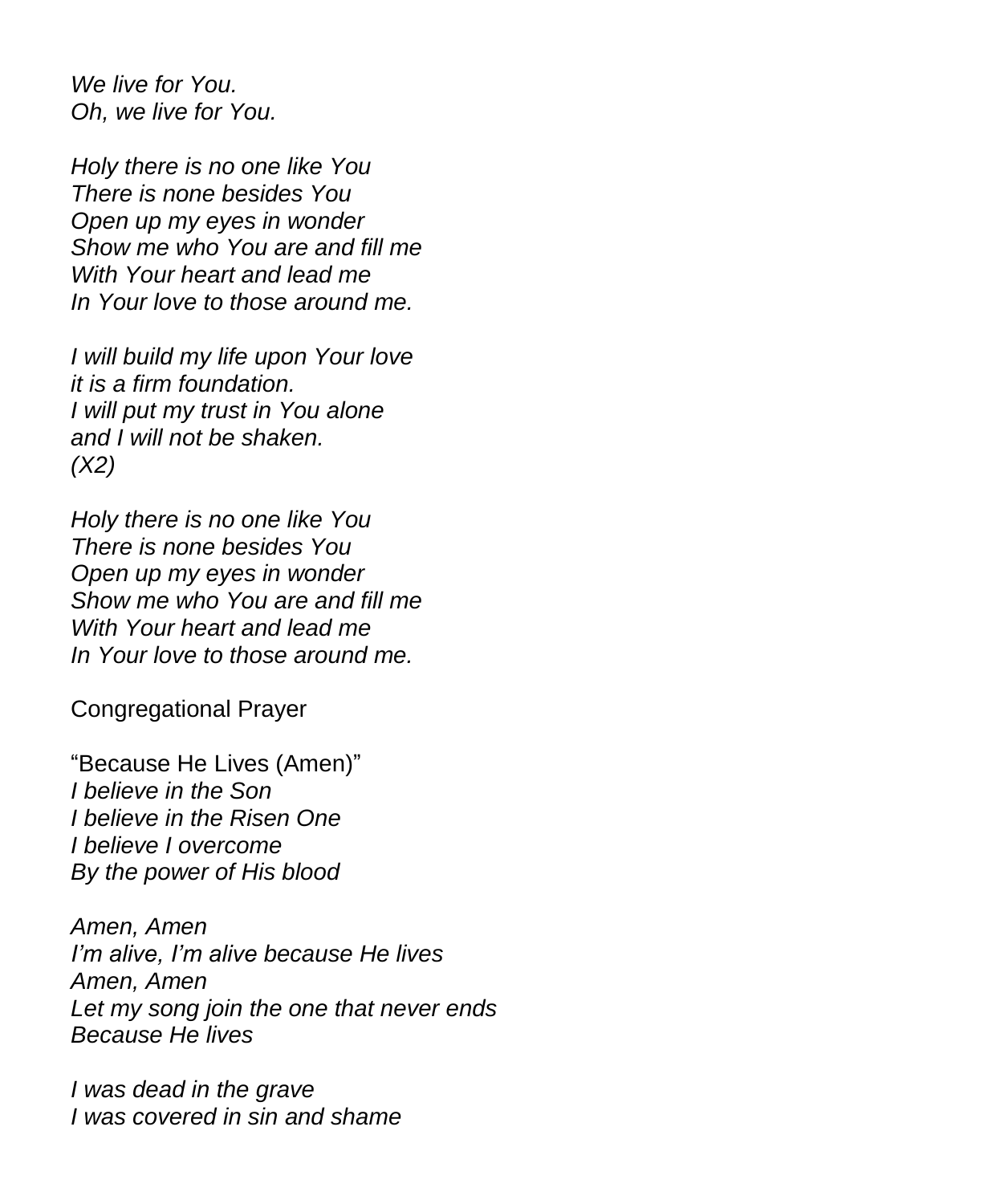*I heard mercy call my name He rolled the stone away*

*Amen, Amen I'm alive, I'm alive because He lives Amen, Amen Let my song join the one that never ends Because He lives*

*Because He lives, I can face tomorrow Because He lives, every fear is gone I know He holds my life, my future in His hands*

*Amen, Amen I'm alive, I'm alive because He lives Amen, Amen Let my song join the one that never ends*

*Because He lives I can face tomorrow Because He lives Every fear is gone I know He holds my life, my future in His hands*

*Amen, Amen I'm alive, I'm alive because He lives Amen, Amen Let my song join the one that never ends*

*Amen, Amen I'm alive, I'm alive because He lives Amen, Amen Let my song join the one that never ends Because He lives Because He lives*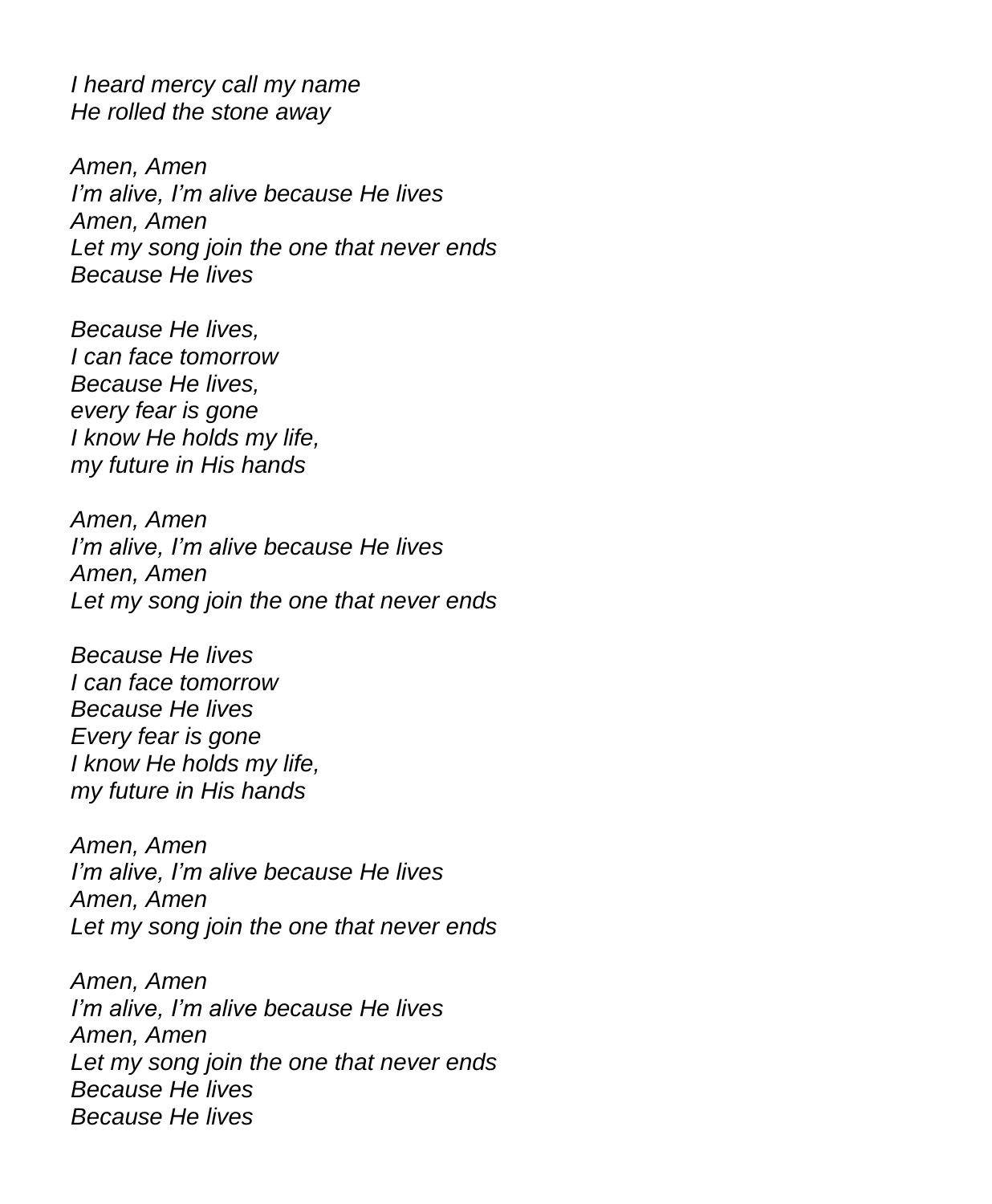#### **We Hear God's Word**

Children's Message – Travis Hull

Message – Who Gets an Invite? Limited Hospitality Scripture – 2 John 1:1-13

#### **We Respond to God**

Prayer "You Say" *I keep fighting voices in my mind That say I'm not enough Ev'ry single lie that tells me I will never measure up*

*Am I more than just the sum of Ev'ry high and ev'ry low Remind me once again just who I am Because I need to know oo oh*

*You say I am loved when I can't feel a thing You say I am strong when I think I am weak You say I am held when I am falling short And when I don't belong oh You say I am Yours And I believe oh I believe What You say of me I believe*

*The only thing that matters now Is ev'rything You think of me In You I find my worth In You I find my identity*

*You say I am loved when I can't feel a thing You say I am strong when I think I am weak You say I am held when I am falling short And when I don't belong oh You say I am Yours And I believe oh I believe What You say of me I believe*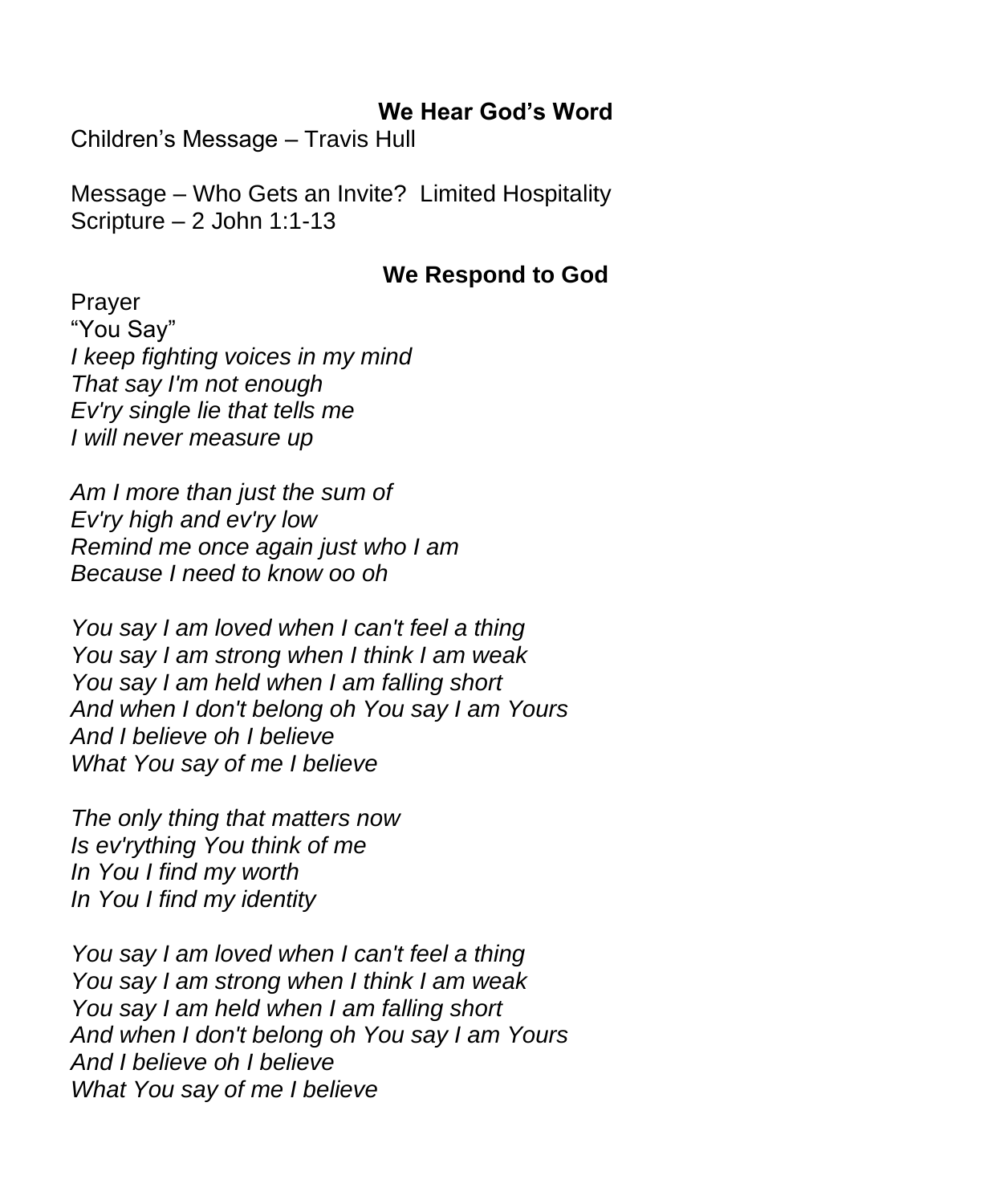*Taking all I have and now I'm laying it at Your feet You'll have ev'ry failure God You'll have ev'ry victory*

*You say I am loved when I can't feel a thing You say I am strong when I think I am weak You say I am held when I am falling short And when I don't belong oh You say I am Yours And I believe oh I believe What You say of me I believe*

*Oh I believe yes I believe What You say of me I believe*

Blessing

*Everyone is invited to join us after the service for the church picnic and car show.*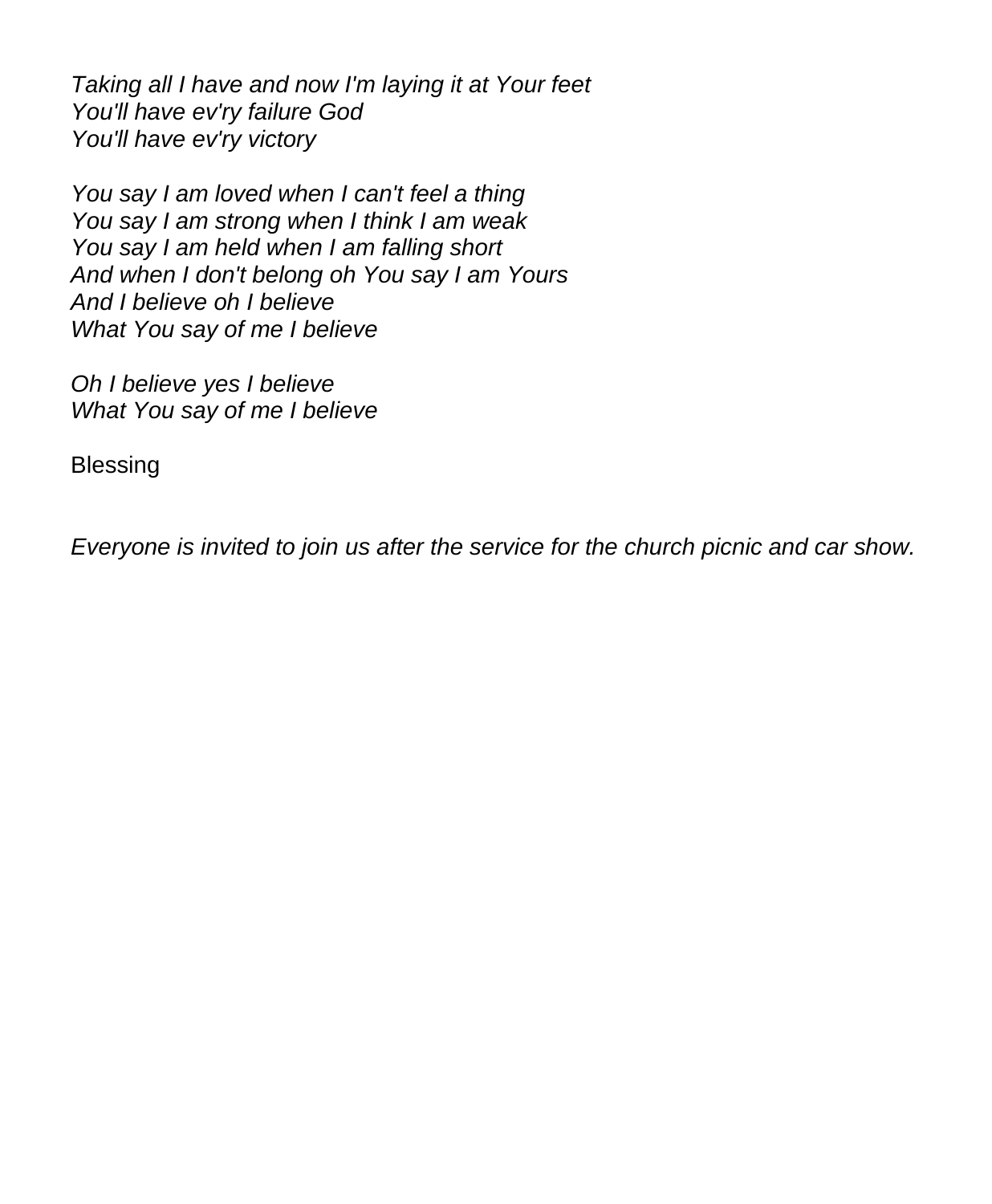

*1:1 The elder, To the chosen lady and her children, whom I love in the truth- and not I only, but also all who know the truth--*

*1:2 because of the truth, which lives in us and will be with us forever:*

*1:3 Grace, mercy and peace from God the Father and from Jesus Christ, the Father's Son, will be with us in truth and love.*

*1:4 It has given me great joy to find some of your children walking in the truth, just as the Father commanded us.*

*1:5 And now, dear lady, I am not writing you a new command but one we have had from the beginning. I ask that we love one another.*

*1:6 And this is love: that we walk in obedience to his commands. As you have heard from the beginning, his command is that you walk in love.*

*1:7 Many deceivers, who do not acknowledge Jesus Christ as coming in the flesh, have gone out into the world. Any such person is the deceiver and the antichrist. 1:8 Watch out that you do not lose what you have worked for, but that you may be rewarded fully.*

*1:9 Anyone who runs ahead and does not continue in the teaching of Christ does not have God; whoever continues in the teaching has both the Father and the Son. 1:10 If anyone comes to you and does not bring this teaching, do not take him into your house or welcome him.*

*1:11 Anyone who welcomes him shares in his wicked work.*

*1:12 I have much to write to you, but I do not want to use paper and ink. Instead, I hope to visit you and talk with you face to face, so that our joy may be complete. 1:13 The children of your chosen sister send their greetings.*

#### **THREE COMMANDS**:

1. Walk in \_\_\_\_\_\_\_\_\_\_\_\_ (1b-2,4)

2. Walk in \_\_\_\_\_\_\_\_\_\_\_\_ (3,5-6)

3. Walk without \_\_\_\_\_\_\_\_\_\_\_\_\_\_\_ (7-11)

#### **APPLICATION:**

**Who's influencing you and your family?**

#### **Who & what gets an invite into your life to help you walk in truth and love?**

#### **PRACTICAL NEXT STEPS:**

What will you specifically do to limit darkness?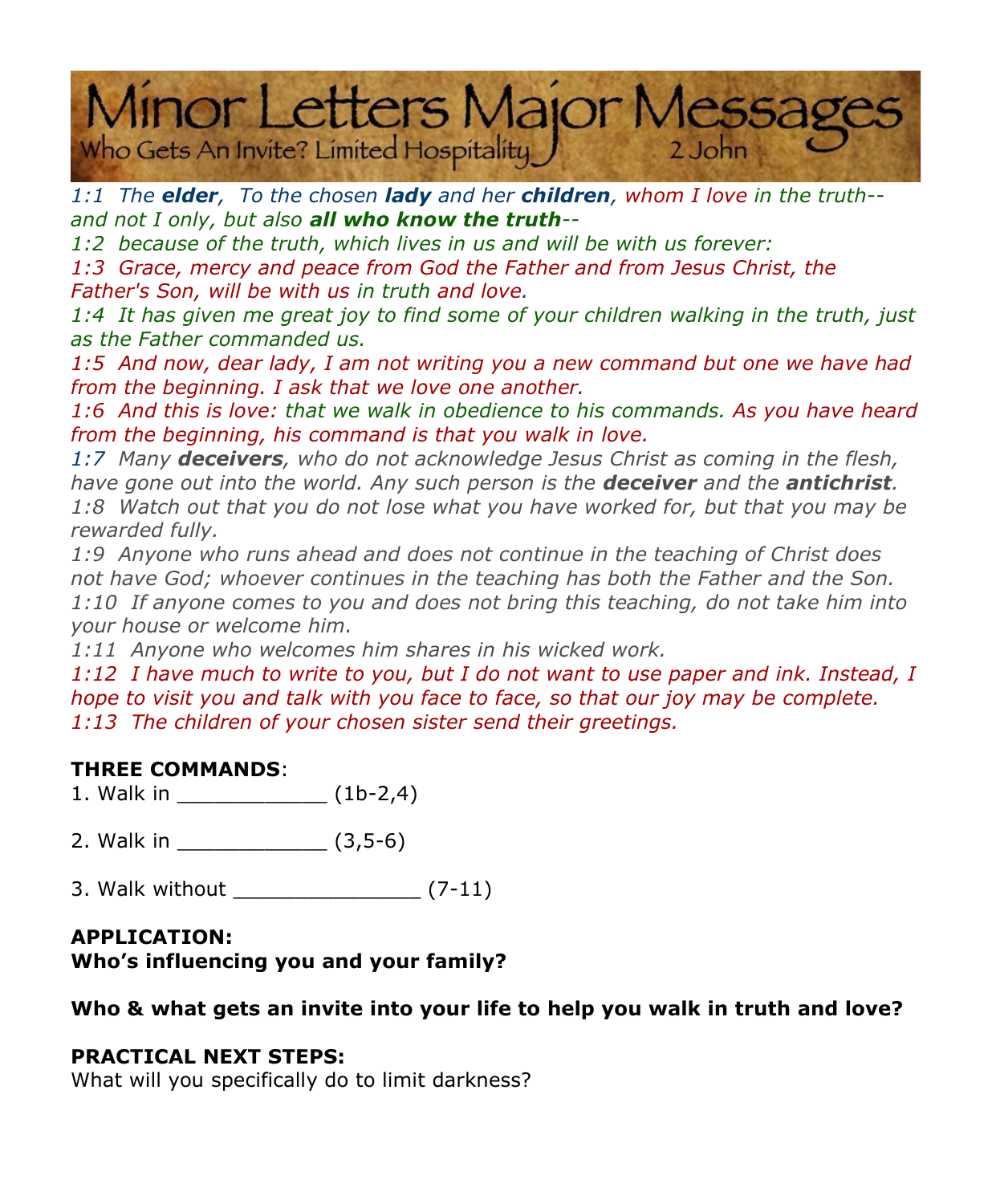What will you specifically do to increase light?

#### **Books Inspiring You to Live in the Light:**

"Little Pilgrim's Progress" (for kids) is one of the most popular books of all time, and one of the most important stories of our faith! Invite your 6- to 12-year-olds to journey to the Celestial City with this special version of *Pilgrim's Progress*---adapted just for them! Featuring child-friendly vocabulary and simplified concepts for young readers, Taylor's abridgment leaves Bunyan's unforgettable story line intact. The movie is a must see and available on several streaming services.

"The Insanity of God" tells the personal and lifelong journey of an ordinary couple from rural Kentucky who thought they were going on just your ordinary missionary pilgrimage, but discovered it would be anything but.

#### **Books Helping You to Understand & Address the Darkness:**

"Before I Was Born: God Knew My Name" (ages 5-8) emphasizes the creational goodness of our bodies, our existence as men and women, and our sexual organs. This book introduces new topics as well, including the growth and change that occur as boys and girls become men and women. Check out the age appropriate series "God's Design for Sex" which includes The story of Me," "What's the Big Deal?", and "Facing the Facts."

"Every Young Man's Battle" is a survival guide for male teens and young adults struggling with sexual temptation. Learn how to help young men implement a practical "battle plan"---exchanging shame and confusion for a positive, thriving relationship with Christ. Books for every young woman, Man, and woman are also available.

"We Will Not Be Silenced: Responding with Courage to Our Culture's Assault on Christianity" offers practical ways to respond to the reality that current culture considers biblical faith an expression of bigotry and hatred, yet resorts to shaming and pressure tactics to enforce other views.

"Embodied: Transgender Identities, the Church, and What the Bible Has to Say" is an in-depth guide for Christians who want help navigating issues related to the transgender conversation. It challenges conservatives and progressives to understand what people are facing and the Bible. Also consider his book "People to be Loved," an earlier book on homosexuality.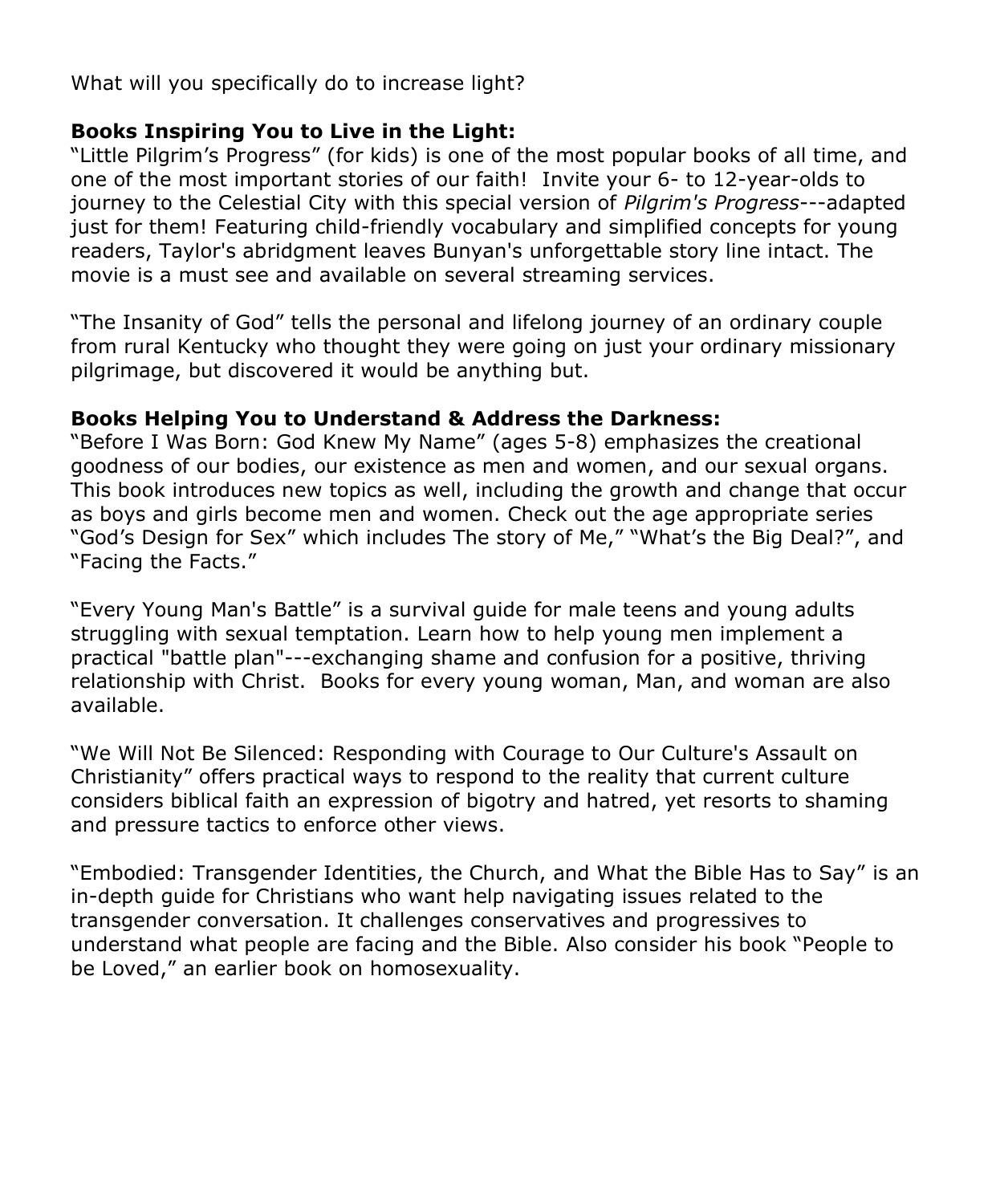## *Upcoming Events*

- **Aug 15** 10:00am Outdoor Worship Service
	- 11:30am Church Picnic & Car Show & Tell
- **Aug 16** 6:00pm Middle School Bible Study
- 7:00pm High School/Young Adult Bible Study, Men's Ministry Team Meeting
- **Aug 17** 8:00am Prayer Meeting
- **Aug 18** 7:30pm High School Bonfire
- **Aug 20** 6:30pm Renewal 2021: Faith over Fear
- **Aug 21** 6:30pm Renewal 2021: Faith over Fear
- **Aug 22** 8:30am Sunday School Guide Class
	- 9:30am Renewal 2021: Faith over Fear
		- 2:00pm Lake Day

### *Youth News*

**Middle School Bonfire** tonight on the church hill, 6:30-8! We'll have s'mores, talk a little about where you've seen God this summer, and play some games.

**Monday Night Bible Study** - It's our last video session of the summer! Hope you can make it! Middle School 6-7pm, High School 7-8pm.

**High School Bonfire** and games on the church hill, Wednesday 7:30-9pm.

# *Bulletin Board News*

**Offering** may be placed in one of the three white offering boxes located in the lobby. Upcoming benevolent schedule: 8/15 Missionary Salary, 8/22 Regular Benevolence, 8/29 Brandon Food Pantry, 9/5 Missionary Salary.

**Renewal 2021: Faith over Fear –** Aug 20 & 21 at 6:30-8pm and Aug 22 at 9:30am. You're invited to join us here at church for just one day or all three days. Each day will include a time of worship with Josh & Jocelyn Santana and a message of encouragement from Rob Collins. A free will offering will be collected for Rob's ministry. The loose cash in the offering boxes will go towards this offering as well as any checks labeled Renewal.

**Accepting School Supply Donations** – Take advantage of the back-to-school deals and help us stock up on Operation Christmas Child supplies. We are looking for some more pens, pencils, pencil sharpeners, binder clips, crayons/colored pencils/markers, notebooks, and erasers. Any items to donate can be placed in the tote by the Children & Families Area. Thanks!!

**CCCD Van Fund –** We are collecting donations for a new van for the Caribbean Christian Centre for the Deaf. The goal is to collect a total of \$20,000. Donations should be labeled CCCD van fund (on the envelope or check memo) and may be placed in the offering boxes in the lobby.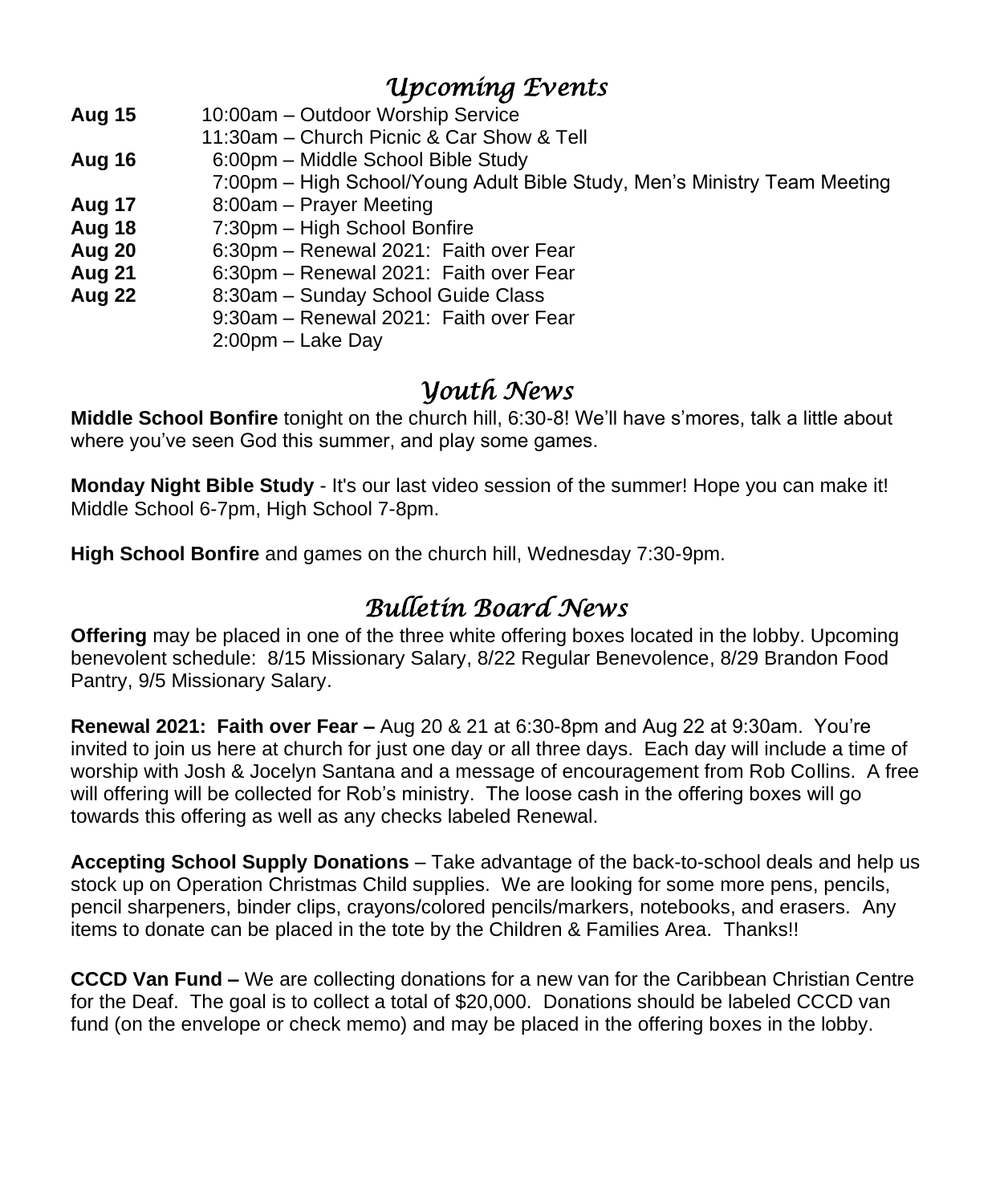# *Opportunities to Get Involved*

**Teacher Needs –** We have openings for teaching/helping in multiple grades for both Bible Class and Sunday School this upcoming school year. If you're interested or want more information, please contact Adrea.

**Sunday School Snack Servers –** We are looking for volunteers to serve the cookies and juice to the kids before Sunday School (right after the church service) September – May. If you would like to be added to this schedule, please contact Adrea.

**All Church Lake Day** – Join us next week Sunday afternoon, August 22nd at 2pm, at the Pilgrim Center in Green Lake (Spring Grove Rd, Ripon, WI 54971) for a time of fun! We've got boats lined up for tubing, kayaks, Gaga ball, volleyball and bag toss, swimming and a great place to hang out! Everyone is invited!